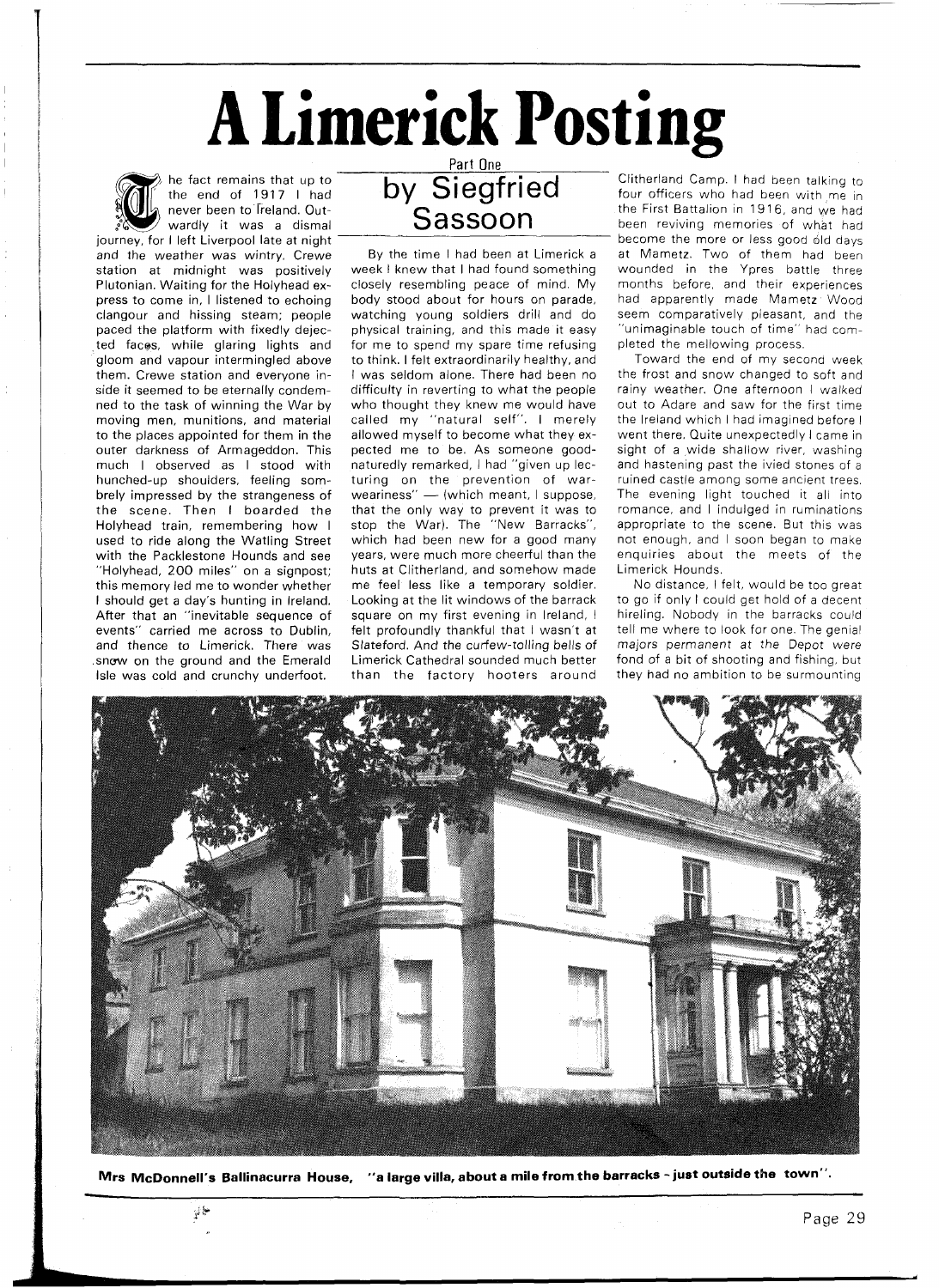tone walls and big green banks with ouble ditches. Before long however, I ,id discovered a talkative dealer out at Iroom and I returned from my first day's junting feeling that I'd had more than n\ iiioney S worth. The whole thing had wen most exhilarating. Everyone rode as f there wasn t a worry in the world ex rept hounds worrying foxes. Never had I alloped over such richly verdant fields >r seen such depth of blue in distant iills. It was difficult to believe that such a thing as "trouble" existed in Ireland, or that our majors were talking in apprehensive undertones about being sent<br>but with mobile columns - the mere<br>don of our mollow majors calus at with prehensive undertones about being sent dea of our mellow majors going out with -nobile colu'mns seemed slightly udicrous.

But there it was. The lrish were being troublesome - extremely troublesome But there it was. The Irish were being<br>troublesome — extremely troublesome<br>— and no one knew much more than that, except that our mobile columns would probably make them worse.

Meanwhile there was abundance of real dairy butter, and I sent some across to Aunt Evelyn every week.

At the end of the third week in January my future as an lrish hunting man was conclusively foreshortened. My name came through on a list of officers ordered to Egypt. After thinking it over, I decided, with characteristic imbecility, that I would much rather go to France. I had got it fixed in my mind that I was going to France, and to be informed that I was going to Egypt instead seemed an anticlimax. I talked big to myself about Palestine being only a side-show; but I also felt that I should put up a better performance with a battalion where I was already known. So I wired to the C.0, of our second battalion asking him to try and get me posted to them; but my telegram had no result, and I heard afterwards that the C.O. had broken his leg the day after it arrived, riding along e frost-slippery street in Ypres. I don't suppose that the War Office would have posted me to him in any case; and I only record it as one of life's little contrasts posted me to him in any case; and I only<br>record it as one of life's little contrasts<br>— that while I was enjoying myself with<br>the Limerick Hounds and of our most the Limerick Hounds, one of our most that while I was enjoying myself with<br>the Limerick Hounds, one of our most<br>gallant and popular senior officers —<br>himself a fine horseman — was being put out of action while riding quietly along a road in the town which held the record for being knocked to ruins by crumps.

A day or two later, greatly to my disgust, I was despatched to Cork to attend an anti-gas course. I didn't take my studies very seriously, as I'd heard it all before and there was nothing new to learn. So on the fourth and last day I cut the exam. and had a hunt with the Muskerry Hounds. I had introduced myself to a well-known horse-dealer in Cork who hunted the hounds, and the result was that I had a nice little scramble over a rough country about eighteen miles away from the army hut where I ought to have been putting on paper such great thoughts as "gas projectors consist of drums full of liquid gas fired by trench-mortars set at an angle of fortyfive degrees".

In the afternoon the hounds were drawing slowly along some woods above the river which flowed wide and rain-swollen down long glens and reaches in a landscape that was all greygreen and sad and lonely. I thought what a haunted ancient sort of land it was. It seemed to go deep into my heart while I looked at it, just as it had done when l gazed at the castle ruins at Adare.

In the county club that evening I got into conversation with a patrician-faced old parson. We were alone by the smoking-room fire, and after he'd been reminiscing delightfully about hunting it transpired that he had a son in the Cameronians. And I discovered that this son of his had been one of the officers in the headquarters dug-out in the Hindenburg trench while I was waiting to go up to the bombing attack in which I was wounded.

We agreed that this was a remarkable coincidence. It certainly felt like a queer little footnote to my last year's experience, and the old gentleman laughed heartily when I said to him "If life was<br>like **Alice in Wonderland, I** suppose I<br>should have said to your son -- not 'l<br>think I once met your father in Ireland' like **Alice in Wonderland,** I suppose I should have said to your son - not 'I think I once met your father in Ireland' but 'I think in nine months' time I shall be talking to your father in the county club at Cork'." We then decided that on the whole it was just as well that the Almighty had arranged that **homo sapiens** should be denied the power of foreseeing the future.

Next day I was back at Limerick by the middle of the afternoon. Going into the ante-room I found no one there except Kegworthy. It was Sunday, and the others were all out or having a bit of extra sleep.

 $\cdots$ 

"There's been an old boy up here asking for you. He said he'd come back again later", said Kegworthy, adding as an afterthought, "Have a drink".

I mention the afterthought because it was a too-frequent utterance of his. Kegworthy was one of the most likeable men at the Depot; there were only two<br>formidable things about him; his physique - he was a magnificent<br>heogenevelent hours and his moss hill formidable things about him: his physique - he was a magnificent<br>heavyweight boxer - and his mess bill for drinks. I had seen several fine men trying to drown the War in whisky, but never a more good-humoured one than Kegworthy. There were no halfmeasures about him, however, and it was really getting rather serious. Anyhow the mess-waiter brought him another large one, and I left him to it.

On my way across the barrack square I saw someone coming through the gateway. He approached me. He was elderly, stoutish, with a pink face and a small white moustache; he wore a bowler hat and a smart blue overcoat.

His small light blue eyes met mine and he smiled. He looked an extraordinarily kind old chap, I thought. We stood there, and after a moment or two he said: "Harnett". Not knowing what he meant, I remained silent. It sounded like some sort of Irish interjection. Observing my mystification, he amplified it slightly: "I'm Harnett", he remarked serenely. So I knew that much about him. His name was Harnett. But how did he know who I was? But perhaps he didn't.

-

sti th, an CO tol **Iris** tal th. hc sa m  $W_i$ Af an K **<sup>c</sup>** in

**I** 

I **B** l

-

I have recorded this little incident in its entirety because it was typical of him. Mr. Harnett was a man who assumed that everyone knew who he was. It seldom occurred to him that many things in this world need prefatory explanation. And on this occasion he apprently took it for granted that the word Harnett automatically informed me that he had seen me out hunting, had heard that I was very keen to come out again, that the hounds were meeting about four miles away to-morrow, that he had come to offer me a mount on one of his horses, and that he would call for me at the Barracks as punctual as the sun. The word Harnett was, in fact, a key which unlocked for me the door into the County Limerick hunting world. All I had to do was to follow Mr. Harnett, and the **camaraderie** of the chase made the rest of it as easy as falling off a log, or falling off one of Mr. Harnett's horses (though these seldom "put a foot wrong", which was just as well for their owner, who rode by balance and appeared to remain on the top of his horse through the agency of a continuous miracle, being a remarkably good bad rider).

He departed, having communicated all that was necessary, and nothing else. His final words were "Mrs. McDonnell hopes you'll take tea with her after hunting". I said I should be delighted. "A grand woman, Mrs. McDonnell", he remarked, and toddled away, leaving me to find out for myself who she was and where she lived. No doubt he unconsciously assumed that I knew. And somehow he made one take it all as a matter of course.

Returning to the ante-room I told Kegworthy how "the old boy" had turned out to be a trump card; "And now look here", I added, "I'd already got a hireling for tomorrow, and you've jolly well got to ride it".

My suggestion seemed to cause him momentary annoyance, for he was, I regret to say, in that slightly "sozzled" state when people are apt to be irrationally pugnacious. "But, you bloody bastard, I've never been out hunting in my life. D'you want me to break my bloody neck?"

"Oh, I'm sorry, old chap, I'd no idea you were so nervous about horses".

"What's that? Are **you** telling me I'm nervous7 Show me the something Irishman who says that and I'll knock his something head off".

His competitive spirit having been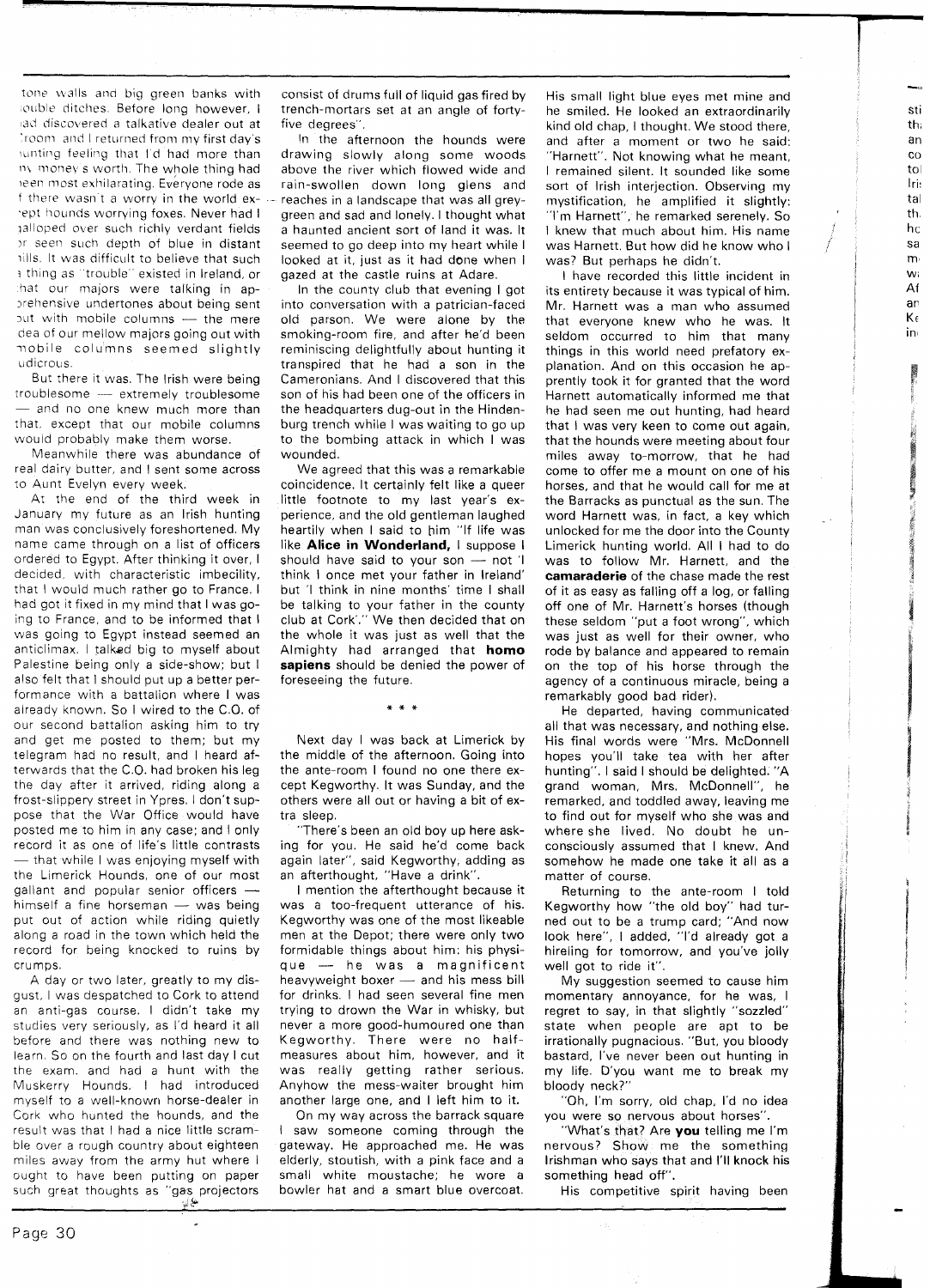stimulated, it was easy to persuade him that he would enjoy every minute of it, and it was obvious that a day in the country would do him no harm at all. I told him that I'd already hired a wild Irishman with a ramshackle Ford car to take me to the meet, so he could go in that. I assumed that Mr. Harnett and his horses would call at the Barracks, as he'd said nothing about any other arrangements. So the next morning I was waiting outside the gates in good time. After forty minutes I was still waiting and the situation looked serious when Kegworthy joined me  $-$  the Ford car being now just about due to arrive. Shortly

afterwards it did arrive, and Mr. Harnett was in it, wearing a perfectly cut pink' hunting coat, with a bunch of violets in his buttonhole. He looked vaguely delighted to see us, but said nothing, so we climbed in, and the car lurched wildly away to the meet, the driver grinning ecstatically round at us when he missed a donkey and cart by inches when swerving round a sharp corner. Mr. Harnett did not trouble himself to tell us how he came to be sharing Kegworthy's conveyance. With top hat firmly on his head and a white apron over his knees to keep his breeches from getting dirty, he sat

there like a child that has been instructed to keep itself clean and tidy until it arrives at the party And after all, what was there for him to explain? We were being bumped and jolted along a rough road at forty miles an hour, and this obviously implied that the horses had been sent on to the meet. We passed them just before we got there, and Mr. Harnett revealed their identity by leaning out of the car and shouting "I have me flask" to the groom, who grinned and touched his hat. The flask, which had been brandished as ocular proof, was very large, and looked like a silver-stoppered



**The horse trough at Mrs. MeBonell's house** (\*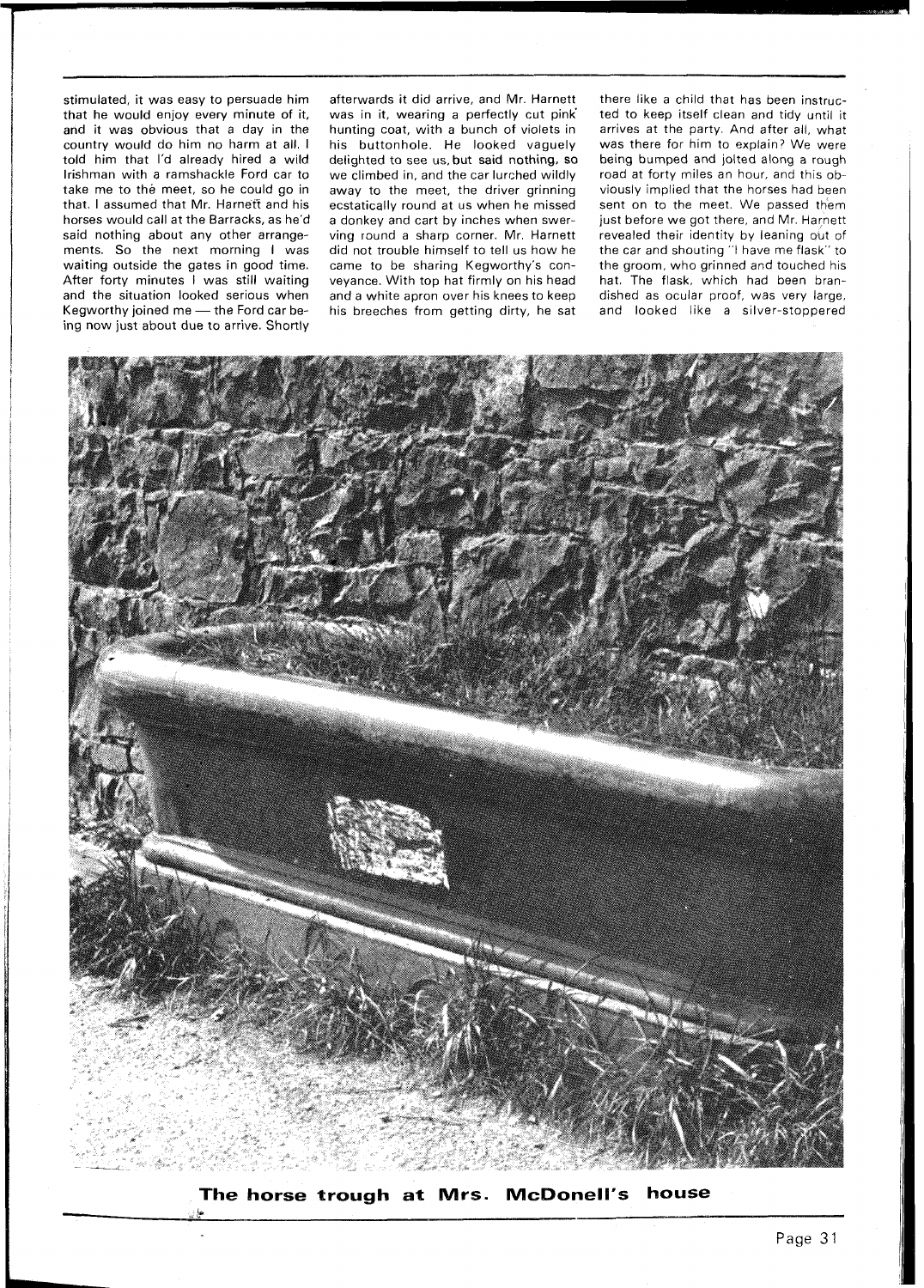## truncheon.

It was a fine morning and there was quite a large crowd at the crossroads, where the bounds were clustering round the hunt servants on a strip of grass in front of an inn.'

Having pulled up with a jerk which 1 nearly shot us out of our seats, we alighted. and Mr. Harnett, looking rather as if he'd just emerged from a cold dip in the ocean, enquired "Am I acquainted with your officer friend?" A formal introductiori followed. "My friend Kegworthy is riding one of Mike Sheehan's horses. He's having his first day's hunting". I explained, and then added. "His first day's hunting in Ireland"; hoping thereby to give Kegworthy a fictitious advantage over his total lack of experience.

Mr. Harnett, in a confidential undertone, now asked, "Will you take, something before we start?" Powerless to intervene I followed them to the inn. Mr. Harnett's popularity became immediately apparent. Everyone greeted him like a long-lost brother, and I also became aware that he was universally known as "The Mister".

They all seemed overjoyed to see The Mister, though most of them had seen him out hunting three days the week before: and The Mister responded to their greetings with his usual smiling detachment. He took it for granted that everybody liked him, and seemed to attribute it to their good nature rather than to his own praiseworthiness.

But was it altogether advisable, I wondered, that he should confer such a large and ill-diluted glass of whisky on such a totally inexperienced man to hounds as Kegworthy? For the moment, however, his only wish seemed to be that the whole world should drink his health. And they did. And would have done so once again had time permitted. But the hounds were about to move off, and The Mister produced his purse with a lordly air and the landlord kept the change, and we went out to find our horses

Had I been by myself I should have been sitting on my hireling in a state of subdued excitement and eagerness, scrutinizing the hounds with a pseudoknowing eye, and observing everyone around me with the detached interest of a visiting stranger. But I was with The Mister, and he made it all feel not quite serious and almost dreamlike. It couldn't have been the modicum of cherry brandy I'd sipped for politeness' sake which made the proceedings seem a sort of extravaganza of good-humoured absurdity

There was The Mister, solemnly handing his immense flask to the groom, who inserted it in a leather receptacle attached to the saddle. And there was Kegworthy, untying the strings of The Mister's white apron; he looked happy and rather somnolent, with his cap on one side and his crop projecting from

one of his trench boots.

Even The Mister's horses seemed in a trance-like condition, although the bustle and fluster of departure was in full swing around them. The Mister having hoisted himself into the saddle, I concentrated on launching Kegworthy into the unforeseeable. I had ridden the hireling before and knew it to be quiet and reliable. But before I had time to offer any advice or assistance, he had mounted heavily, caught the horse by the head, and was bumping full-trot down the road after the rest of the field. His only comment had been: "Tell Mother I died bravely".

"You'll be following to bring him home", said The Mister to our motordriver, who replied that sure to God it was the grandest hunt we'd be having from the Gorse. We then jogged sedately away.

"Will you be staying long in<br>
Limerick?" he asked. I told him that I<br>
might be ordered off to Egypt any day —<br>
nothang to morrow principle not for a Limerick?" he asked. I told him that I perhaps to-morrow, perhaps not for a couple of weeks. This seemed to surprise him. "To Egypt? Will you be fighting the Egyptians then?" No, it was the Turks, I told him. "Ah, the Turks, bad luck to them! It crossed me mind when I said it that I had it wrong about the Egyptians".

A quarter of a mile away the tail end of the field could be seen cantering up a green slope to the Gorse. It was a beautiful still morning and the air smelt of the earth.

"Ark!" exclaimed The Mister, pulling up suddenly. (Dropped aitches were with him a sure sign of cerebral excitement). From the far side of the covert came a long-drawn view-halloa, which effectively set The Mister in motion. "Go on, boy, go on! Don't be waiting about for me. Holy Mother, you'll be getting no hunting with them Egyptians!'' So I went off like a shot out of a gun, leaving him to ride the hunt in his own time. My horse was a grand mover; luckily the hounds turned toward me, and soon I was in the same field with them. Of the next forty minutes I can only say that it was all on grass and the banks weren't too formidable, and the pace just good enough to make it exciting. There was only one short check, and when they had marked their fox to ground I became aware that he had run a big ring and we were quite near the Gorse where we found him. I had forgotten all about Kegworthy, but he now reappeared, perspiring freely and considerably elated. "How did you manage it?" I asked. He assured me that he'd shut his eyes and hung on to the back of the saddle at every bank and the horse had done the rest. The Mister was now in a glow of enthusiasm and quite garrulous. "Sure that mare you're riding is worth five hundred guineas if she's worth a penny bun", he ejaculated, and proceeded to drink the mare's health from that very large flask of his $\mathcal{L}$ .

**b** 

As I have already suggested, there was something mysterious about The  $Mister - a$  kind of innocence which made people love him and treat him a's a perennial joke. But, so far, I knew next to nothing about him, since he took if for granted that one knew everything'that he knew; and the numerous hunting people to whom he'd introduced me during a rather dull and uneventful afternoon's sport took everything about The Mister for granted; so on the whole very little definite information about anything had emerged.

"How the hell did he make his money?" asked Kegworthy, as we sat after dinner comparing our impressions of the day's sport and social experience. "Men like The Mister get rid of their money quick enough, but they don't usually make any", he added.

"He certainly gives one the impression of being 'self-made'," I remarked. "Perhaps he won fifty thousand in a sweepstake. But if he'd done that he'd still be telling everyone about it, and would probably have given most of it away by now".

"Perhaps he's in the hands of trustees", suggested Kegworthy. I agreed that it might be so, and nominated Mrs. McDonnell as one of them. Of Mrs. McDonnell at any rate, we knew for certain that she had given us a "high-tea" after hunting which had made dining in the mess seem almost unthinkable. It had been a banquet. Cold salmon and snipe and unsurpassable home-made bread and honey had indeed caused us to forget that there was a war on; while as for Mrs. McD. herself, in five minutes she made me feel that I'd known her all my life and could rely on her assistance in any emergency. It may have been only her Irish exuberance, but it all seemed so natural and homely in that solid plainly-furnished dining-room where everything was for use and comfort more than for ornament.

The house was a large villa, about a mile from the barracks  $-$  just outside the town. There I sat, laughing and joking, and puffing my pipe, and feeling fond of the old Mister who had reached an advanced stage of cronydom with Kegworthy, while between them they diminished a decanter of whisky. And then Mrs. McDonnell asked me whether I played golf; but before I could reply the maid called her out of the room to the telephone, which enabled the word "golf" to transport me from Ireland to Scotland and see myself cleaning my clubs in my room at the hydro, and deciding that the only thing to do was to go back to the War again. How serious that decision had been, and how blithely life was obliterating it until this visualized memory evoked by the mention of "golf" had startled me into awareness of the oddity of my surroundings l